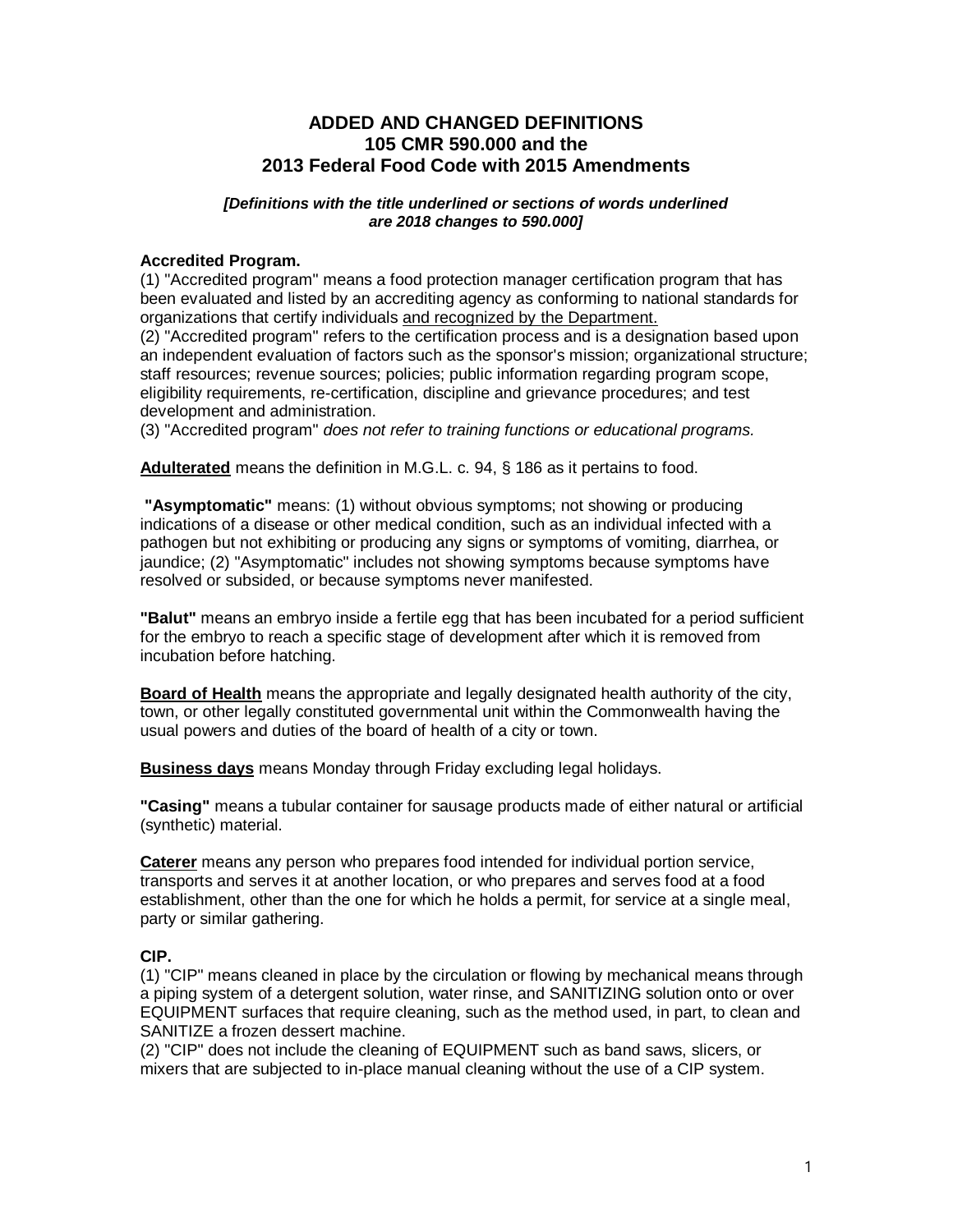#### **"Commingle"** means:

(1) To combine shellstock harvested on different days or from different growing areas as identified on the tag or label, or

(2) To combine shucked shellfish from containers with different container codes or different shucking dates.

**Commissioner** means the Commissioner of the Massachusetts Department of Public Health or his or her designee.

**"Conditional employee"** means a potential food employee to whom a job offer is made, conditional on responses to subsequent medical questions or examinations designed to identify potential food employees who may be suffering from a disease that can be transmitted through food and done in compliance with Title 1 of the Americans with Disabilities Act of 1990.

**"Core item"** means: (1) a provision in this Code that is not designated as a priority item or a priority foundation item; (2) "Core item" includes an item that usually relates to general sanitation, operational controls, sanitation standard operating procedures (SSOPs), facilities or structures, equipment design, or general maintenance.

**"Cottage Food Operation"** means a person who produces cottage food products only in the home kitchen of that person's primary domestic residence and only for sale directly to the consumer.

**"Cottage Food Products"** means non-time/temperature control for safety baked goods, jams, jellies, and other non-time/temperature control for safety foods produced at a cottage food operation.

**"Counter-mounted equipment"** means equipment that is not portable and is designed to be mounted off the floor on a table, counter, or shelf.

**"Cut leafy greens"** means fresh leafy greens whose leaves have been cut, shredded, sliced, chopped, or torn. The term "leafy greens" includes iceberg lettuce, romaine lettuce, leaf lettuce, butter lettuce, baby leaf lettuce (i.e., immature lettuce or leafy greens), escarole, endive, spring mix, spinach, cabbage, kale, arugula and chard. The term "leafy greens" does not include herbs such as cilantro or parsley.

**"Dealer"** means a person who is authorized by a shellfish control authority for the activities of shellstock shipper, shucker-packer, repacker, reshipper, or depuration processor of molluscan shellfish according to the provisions of the National Shellfish Sanitation Program.

**"Disclosure"** means a written statement that clearly identifies the animal-derived foods which are, or can be ordered, raw, undercooked, or without otherwise being processed to eliminate pathogens, or items that contain an ingredient that is raw, undercooked, or without otherwise being processed to eliminate pathogens.

**DEP** means the Massachusetts Department of Environmental Protection.

**Department** means the Massachusetts Department of Public Health.

**Director** means the Director of the Food Protection Program.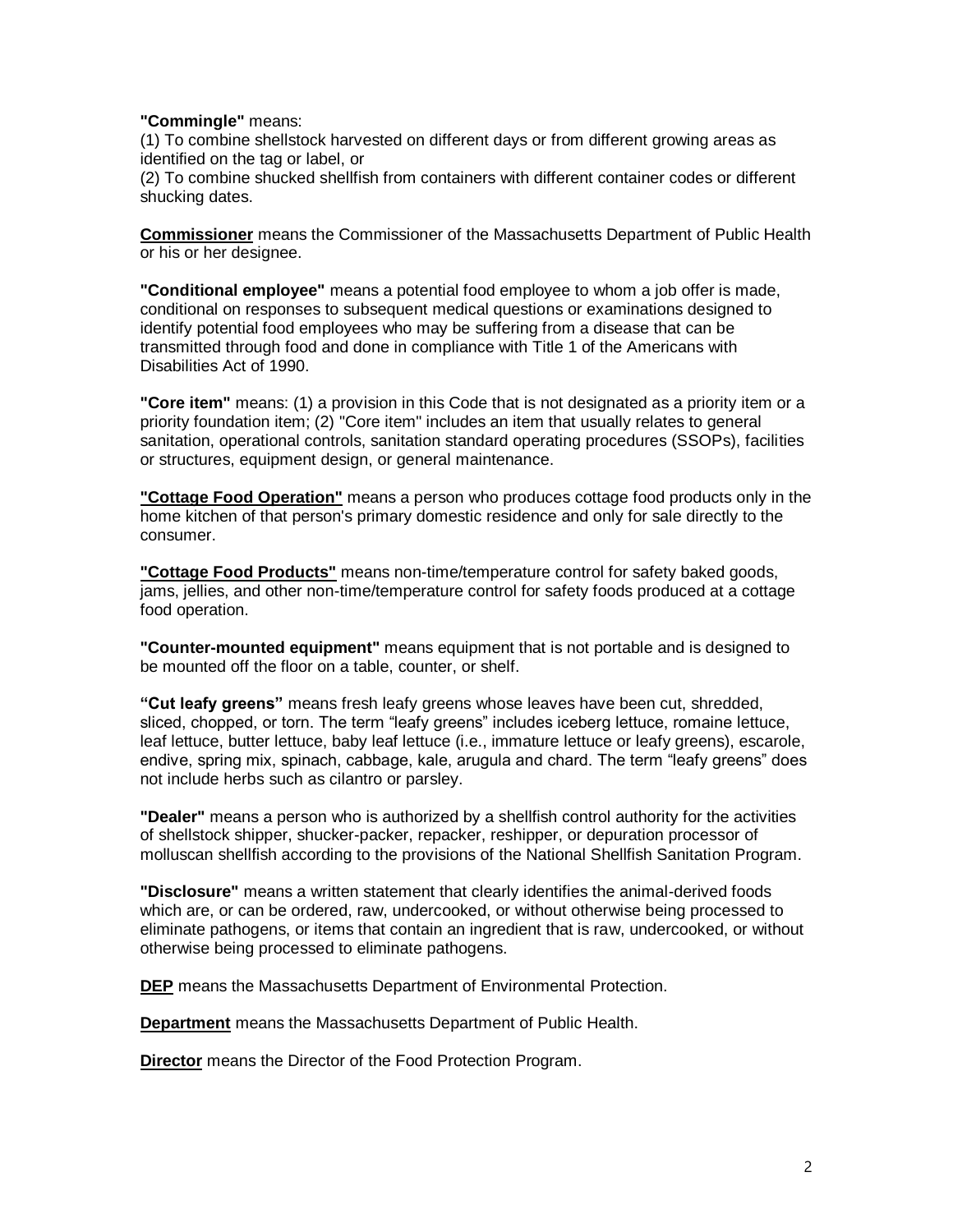## **Drinking Water.**

(1) Drinking water means water that meets the provisions of 310 CMR 22.00: Drinking Water (2) "Drinking water" is traditionally known as "potable water."

(3) "Drinking water" includes the term "water" *except where the term used connotes that the water is not potable, such as "boiler water," "mop water," "rainwater," "wastewater," and "nondrinking" water.*

**"Egg"** means: (1) the shell egg of avian species such as chicken, duck, goose, guinea, quail, ratites or turkey; (2) "Egg" does not include:

- (a) A balut;
- (b) The egg of reptile species such as alligator; or
- (c) An egg product.

**"Egg Product"** means: (1) all, or a portion of, the contents found inside eggs separated from the shell and pasteurized in a food processing plant, with or without added ingredients, intended for human consumption, such as dried, frozen or liquid eggs; (2) "Egg product" does not include food which contains eggs only in a relatively small proportion such as cake mixes.

**"Exclude"** means to prevent a person from working as an employee in a food establishment or entering a food establishment as an employee.

**"Farmers Market"** means a public market or public market place located in a city or town that operates or occurs more than once per year for the primary purpose for Massachusetts farmers, from more than one farm, to vend food, crops and other farm related items that they have produced directly to the public, or a public market or public market place used by farmers that is established by a municipality under G.L. c.40 §10, or operates on Department of Conservation and Recreation land by special permit under G.L. c. 132A §2F.

**FC-Regulatory Authority** means the definition or "regulatory authority" set forth in FC 1- 201.10, which is the board of health.

**"FDA"** means the U.S. Food and Drug Administration

**"Food Employee"** means an individual working with UNPACKAGED FOOD, FOOD EQUIPMENT, or UTENSILS, or FOOD-CONTACT SURFACES, with the exception of farm workers handling uncut fruits and vegetables, unprocessed honey, pure maple products, or farm fresh eggs which are stored and maintained at 45 degrees F (7.2 degrees C) or below. This could include the owner, individual having supervisory or management duties, person on the payroll, family member, volunteer, person performing work under contractual agreement, or any other person working in a food establishment. In health care facilities, this includes those who set up trays for patients to eat, feed or assist patients in eating, give oral medications or give mouth/denture care. In day care operations, schools and long-term care facilities, which are permitted food establishments, this includes those who prepare food for clients to eat, feed or assist clients in eating or give oral medications.

## **Food Establishment.**

(1) "Food establishment" means an operation that:

 (a) stores, prepares, packages, serves, vends FOOD directly to the consumer, or otherwise provides FOOD for human consumption such as a restaurant; satellite or catered feeding location; catering operation if the operation provides food directly to a CONSUMER or to a conveyance used to transport people not including farm trucks; market; vending location; conveyance used to transport people; institution; FOOD bank;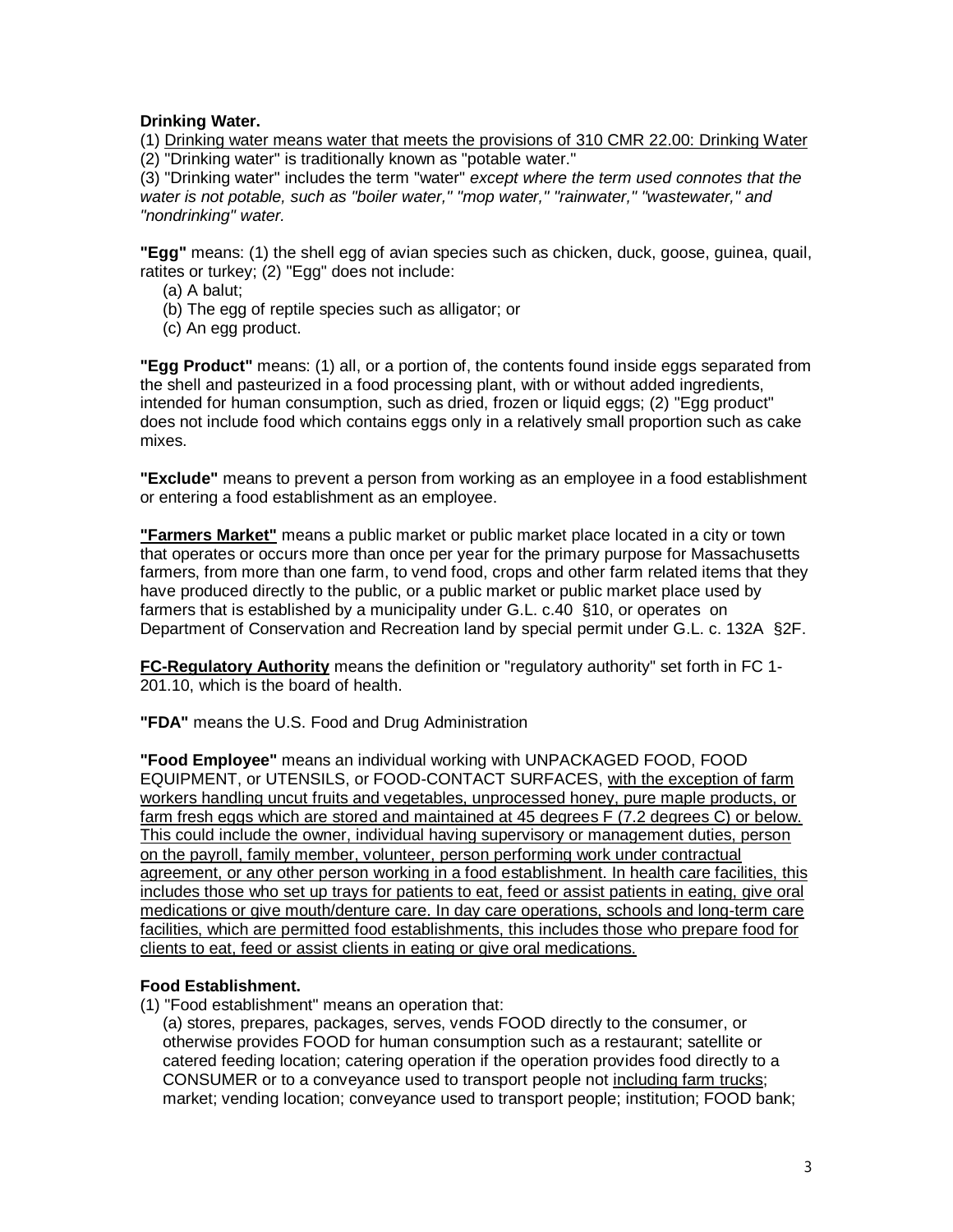residential kitchens in bed-and-breakfast operations; residential kitchens for cottage FOODs operations and,

(b) relinquishes possession of FOOD to a CONSUMER directly, or indirectly through a delivery service such as home delivery of grocery orders or restaurant takeout orders, or delivery service that is provided by common carriers.

(2) Food establishment includes:

(a) An element of the operation such as a transportation vehicle or a central preparation facility that supplies a vending location or satellite feeding location *unless the vending or feeding location is permitted by the REGULATORY AUTHORITY;* and

(b) An operation that is conducted in a mobile, stationary, temporary, or permanent facility or location; where consumption is on or off the premises; and regardless of whether there is a charge for the food.

(3) Food establishment does not include:

(a) *An establishment that offers only* prePACKAGED FOODS *that are not*  time/temperature control for safety foods;

(b) An operation that only offers whole, uncut fresh fruits and vegetables, unprocessed honey, pure maple products, or farm fresh eggs which are stored and maintained at 45°F (7.2°C) or below;

(c) A FOOD PROCESSING PLANT; *including those that are located on the premises of a* FOOD ESTABLISHMENT;

(d) A residential kitchen if only FOOD that is not TIME/TEMPERATURE CONTROL FOR SAFETY FOOD is prepared for sale or service at a function such as s religious or charitable organization's bake sale if allowed by LAW and if the CONSUMER is informed by a clearly visible placard at the sales or service location that the FOOD is prepared in a kitchen that is not subject to regulation and inspection by the REGULATORY AUTHORITY;

(e) A residential kitchen that prepares food for distribution to a charitable facility in accordance with M.G.L c. 94, § 328;

(f) An area where food that is prepared as specified in 105 CMR 590.001 (C)(1): Food Establishment (3)(d) **is** sold or offered for human consumption;

(g) A residential kitchen, such as a family daycare provider; or a bed-and-breakfast operation that prepares and offers food to guests if the home is owner occupied, the number of available guest bedrooms does not exceed six, breakfast is the only meal offered, the number of guests served does not exceed 18, and the consumer is informed by statements contained in published advertisements, mailed brochures, and placards posted at the registration area that the food is prepared in a kitchen that is not regulated and inspected by the FC-regulatory authority;

(h) A private home that receives catered or home-delivered food;

(i) Cooking classes that are held for educational purposes only.

**"Handwashing sink"** means: (1) a lavatory, a basin or vessel for washing, a wash basin, or a plumbing fixture especially placed for use in personal hygiene and designed for the washing of the hands.

(2) "Handwashing sink" includes an automatic handwashing facility.

**"Health practitioner"** means a physician licensed to practice medicine, or if allowed by law, a nurse practitioner, physician assistant, or similar medical professional.

**"Highly susceptible population"** means persons who are more likely than other people in the general population to experience foodborne disease because they are: (1) Immunocompromised; preschool age children, or older adults; and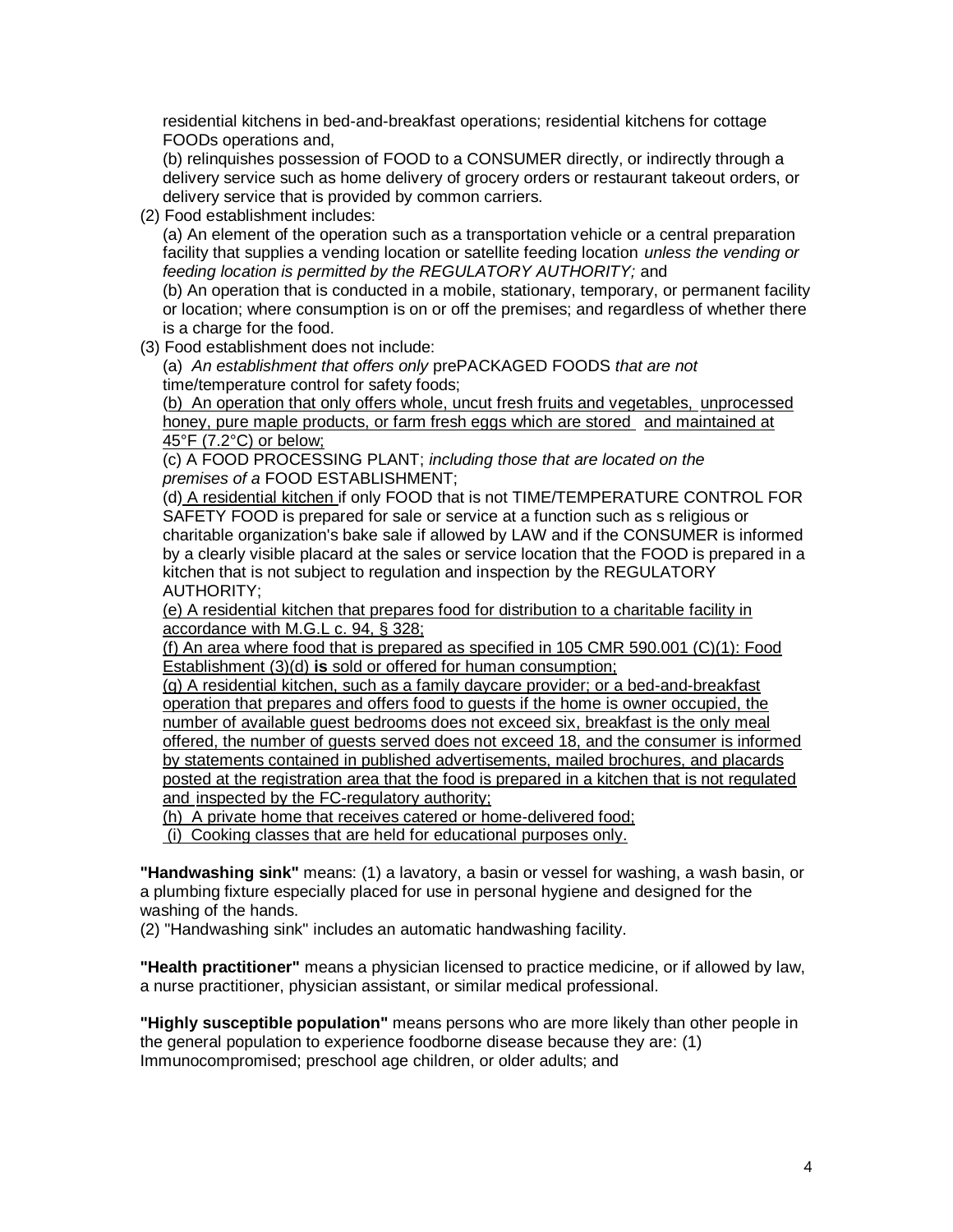(2) Obtaining food at a facility that provides services such as custodial care, health care, or assisted living, such as a child or adult day care center, kidney dialysis center, hospital or nursing home, or nutritional or socialization services such as a senior center.

**"Juice"** means: (1) the aqueous liquid expressed or extracted from one or more fruits or vegetables, purées of the edible portions of one or more fruits or vegetables, or any concentrates of such liquid or purée; (2) "Juice" does not include, for purposes of HACCP, liquids, purées, or concentrates that are not used as beverages or ingredients of beverages.

## **"Major food allergen"** means:

(a) Milk, egg, fish (such as bass, flounder, cod, and including crustacean shellfish such as crab, lobster, or shrimp), tree nuts (such as almonds, pecans, or walnuts), wheat, peanuts, and soybeans; or

(b) A food ingredient that contains protein derived from a food, as specified in Subparagraph (1)(a) of this definition; (2) "Major food allergen" does not include: (a) Any highly refined oil derived from a food specified in Subparagraph (1)(a) of this definition and any ingredient derived from such highly refined oil; or (b) Any ingredient that is exempt under the petition or notification process specified in the Food Allergen Labeling and Consumer Protection Act of 2004 (Public Law 108-282).

**"Mechanically tenderized"** means: (1) manipulating meat with deep penetration by processes which may be referred to as "blade tenderizing," "jaccarding," "pinning," "needling," or using blades, pins, needles or any mechanical device; (2) "Mechanically tenderized" does not include processes by which solutions are injected into meat.

**Menu** means a printed list or pictorial display of a food item or items and their price(s) that are available for sale from a food establishment, and includes menus distributed or provided outside of the establishment.

**Menu Board** means any list or pictorial display of a food item or items and their price(s) posted within or outside a covered food establishment.

**Misbranded** means the definition in M.G.L. c. 94, §187 as it pertains to food.

**"Non-continuous cooking"** means: (1) the cooking of food in a food establishment using a process in which the initial heating of the food is intentionally halted so that it may be cooled and held for complete cooking at a later time prior to sale or service; (2) "Non-continuous cooking" does not include cooking procedures that only involve temporarily interrupting or slowing an otherwise continuous cooking process.

**"Packaged"** means: (1) bottled, canned, cartoned, securely bagged, or securely wrapped, whether packaged in a food establishment or a food processing plant. (2) "Packaged" does not include wrapped or placed in a carry-out container to protect the food during service or delivery to the consumer, by a food employee, upon consumer request.

**"Priority item"** means: (1) a provision in this Code whose application contributes directly to the elimination, prevention or reduction to an acceptable level, hazards associated with foodborne illness or injury and there is no other provision that more directly controls the hazard.

(2) "Priority item" includes items with a quantifiable measure to show control of hazards such as cooking, reheating, cooling, handwashing; and

(3) "Priority item" is an item that is denoted in this Code with a superscript  $P - P$ .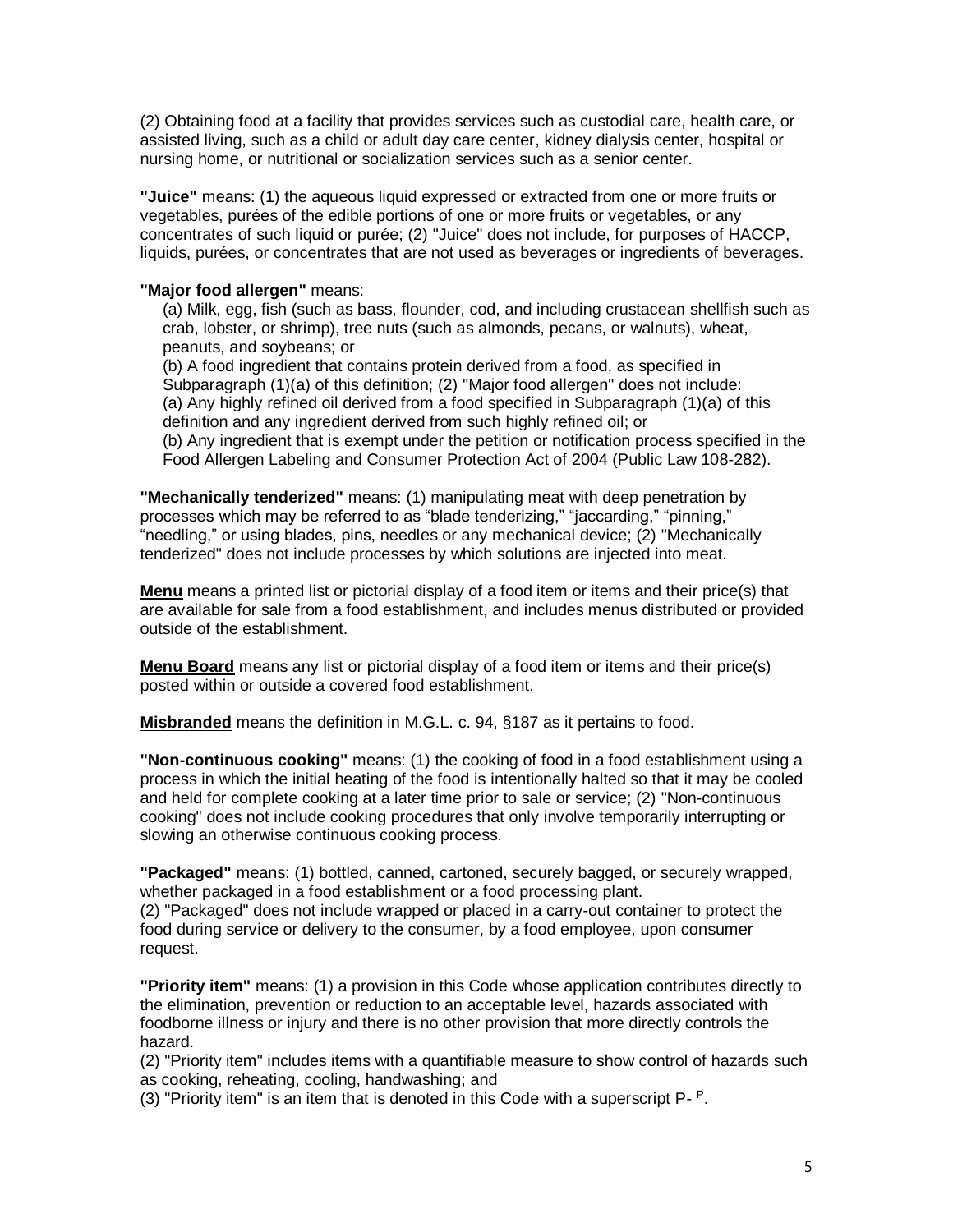**"Priority foundation item"** means: (1) a provision in this Code whose application supports, facilitates or enables one or more priority items.

(2) "Priority foundation item" includes an item that requires the purposeful incorporation of specific actions, equipment or procedures by industry management to attain control of risk factors that contribute to foodborne

illness or injury such as personnel training, infrastructure or necessary equipment, HACCP plans, documentation or record keeping, and labeling; and

(3) "Priority foundation item" is an item that is denoted in this Code with a superscript Pf -  $Pf$ .

**"Ratite"** means a flightless bird such as an emu, ostrich, or rhea.

#### **"Reduced Oxygen Packaging"** means:

(1)(a) The reduction of the amount of oxygen in a package by removing oxygen; displacing oxygen and replacing it with another gas or combination of gases; or otherwise controlling the oxygen content to a level below that normally found in the atmosphere (approximately 21% at sea level); and

(b) A process as specified in Subparagraph (1)(a) of this definition that involves a food for which the hazards Clostridium botulinum or Listeria monocytogenes require control in the final packaged form.

(2) "Reduced oxygen packaging" includes:

(a) Vacuum packaging, in which air is removed from a package of food and the package is hermetically sealed so that a vacuum remains inside the package;

(b) Modified atmosphere packaging, in which the atmosphere of a package of food is modified so that its composition is different from air but the atmosphere may change over time due to the permeability of the packaging material or the respiration of the food. Modified atmosphere packaging includes reduction in the proportion of oxygen, total replacement of oxygen, or an increase in the proportion of other gases such as carbon dioxide or nitrogen;

(c) Controlled atmosphere packaging, in which the atmosphere of a package of food is modified so that until the package is opened, its composition is different from air, and continuous control of that atmosphere is maintained, such as by using oxygen scavengers or a combination of total replacement of oxygen, nonrespiring food, and impermeable packaging material;

(d) Cook chill packaging, in which cooked food is hot filled into impermeable bags which have the air expelled and are then sealed or crimped closed. The bagged food is rapidly chilled and refrigerated at temperatures that inhibit the growth of psychrotrophic pathogens; or

(e) Sous vide packaging, in which raw or partially cooked food is vacuum packaged in an impermeable bag, cooked in the bag, rapidly chilled, and refrigerated at temperatures that inhibit the growth of psychrotrophic pathogens.

**"Reminder"** means a written statement concerning the health risk of consuming animal foods raw, undercooked, or without otherwise being processed to eliminate pathogens.

**"Re-service"** means the transfer of food that is unused and returned by a consumer after being served or sold and in the possession of the consumer, to another person.

**"Residential kitchen"** means a kitchen in a private home.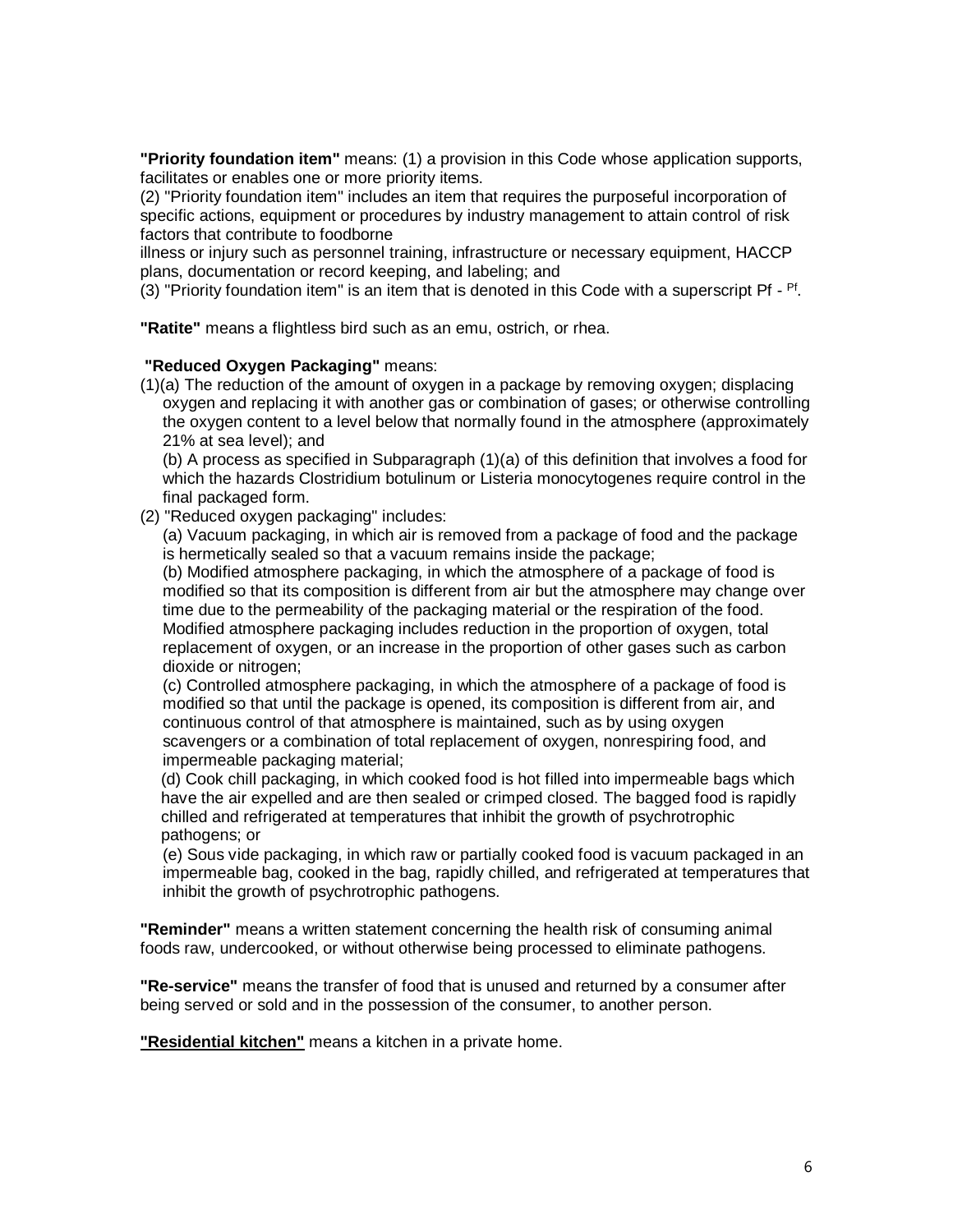**"Restrict"** means to limit the activities of a food employee so that there is no risk of transmitting a disease that is transmissible through food and the food employee does not work with exposed food, clean equipment, utensils, linens, or unwrapped single-service or single-use articles.

**"Restricted egg"** means any check, dirty egg, incubator reject, inedible, leaker, or loss as defined in 9 CFR 590.

**"Retail"** means sale to the ultimate consumer.

**"Risk"** means the likelihood that an adverse health effect will occur within a population as a result of a hazard in a food.

**"School Kitchen"** means the kitchen area used during the course of the regular school day to prepare or serve breakfast, lunch, or dinner to students in an elementary, middle, high, charter, or innovation school operated by a public school district or board of trustees pursuant to M.G.L. c. 71.

School Kitchen does not include:

(1) Kitchens used by culinary arts programs,

(2) Kitchens used exclusively for or by faculty or staff, or

(3) Kitchens used to prepare or serve food outside of the regular school day.

**"Shiga toxin-producing Escherichia coli" (STEC)** means any E. coli capable of producing Shiga toxins (also called verocytotoxins). STEC infections can be asymptomatic or may result in a spectrum of illness ranging from mild, non-bloody diarrhea, to hemorrhagic colitis (i.e., bloody diarrhea), to hemolytic uremic syndrome (HUS - a type of kidney failure). Examples of serotypes of STEC include: E. coli O157:H7; E. coli O157:NM; E. coli O26:H11; E. coli O145:NM; E. coli O103:H2; and E. coli O111:NM. STEC are sometimes referred to as VTEC (verocytotoxigenic E. coli) or as EHEC (Enterohemorrhagic E. coli). EHEC are a subset of STEC which can cause hemorrhagic colitis or HUS.

#### **"Time/Temperature Control for Safety Food"** means:

(1) a food that requires time/temperature control for safety (TCS) to limit pathogenic microorganism growth or toxin formation;

(2) "Time/temperature control for safety food" includes:

(a) An animal food that is raw or heat-treated; a plant food that is heat-treated or consists of raw seed sprouts, cut melons, cut leafy greens, cut tomatoes or mixtures of cut tomatoes that are not modified in a way so that they are unable to support pathogenic microorganism growth or toxin formation, or garlic-in-oil mixtures that are not modified in a way so that they are unable to support pathogenic microorganism growth or toxin formation; and

(b) Except as specified in Subparagraph (3)(d) of this definition, a food that because of the interaction of its  $A_W$  and  $pH$  values is designated as Product Assessment Required (PA) in Table A or B of this definition:

| I able A. Interaction of pH and A <sub>W</sub> for control of spores in food heat-treated to destroy |                 |                   |              |  |  |  |
|------------------------------------------------------------------------------------------------------|-----------------|-------------------|--------------|--|--|--|
| vegetative cells and subsequently packaged                                                           |                 |                   |              |  |  |  |
| $A_W$ values                                                                                         | pH: 4.6 or less | $pH:$ > 4.6 - 5.6 | pH: > 5.6    |  |  |  |
| < 0.92                                                                                               | non-TCS food*   | non-TCS food      | non-TCS food |  |  |  |
| $> 0.92 - 0.95$                                                                                      | non-TCS food    | non-TCS food      | PA**         |  |  |  |
| > 0.95                                                                                               | non-TCS food    | PА                | PA           |  |  |  |
| * TCS food means Time/Temperature Control for Safety Food                                            |                 |                   |              |  |  |  |
| ** PA means Product Assessment required                                                              |                 |                   |              |  |  |  |

 $\tau$  Table A. Internaction of pH and A. for control of sponsor in food heat-treated to destroy